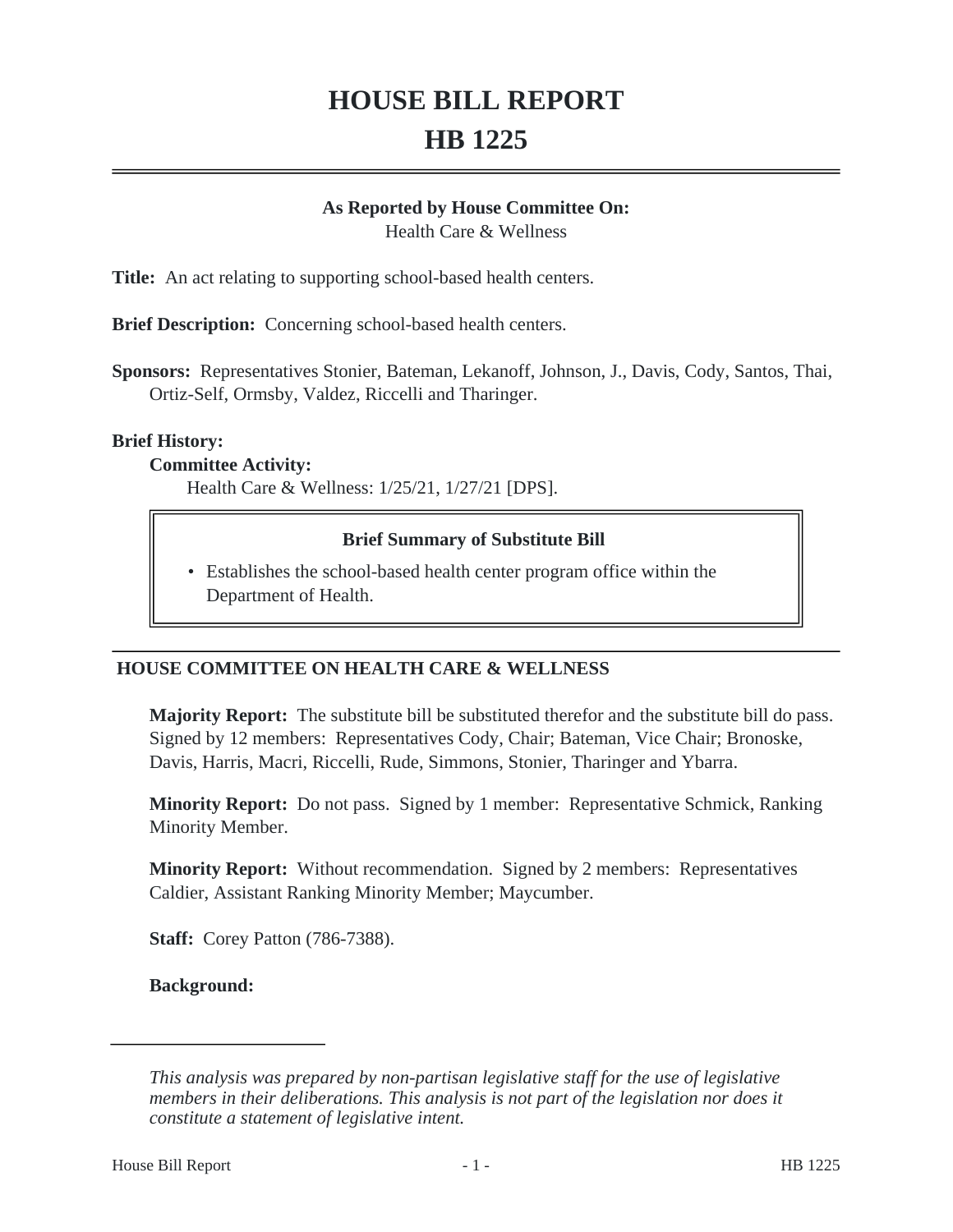A school-based health center (SBHC) is a student-focused health center located in or adjacent to a school that typically provides integrated medical, behavioral health, and other health care services. An SBHC is usually a collaboration between the community, the school, and a health care sponsor. The health care sponsor may be a community clinic or health care system, hospital, public health department, or tribal program. Under this model, the health care sponsor staffs and manages operations of the SBHC according to the school and community's needs and resources. The SBHCs typically are staffed by a primary care provider, behavioral health care provider, and clinic coordinator, although dental and other health professionals may also provide services. According to the Washington School-Based Health Alliance, there are more than 50 SBHCs throughout the state, 30 of which are established in Seattle public middle and high schools.

# **Summary of Substitute Bill:**

The Department of Health must establish a school-based health center (SBHC) program office with the objective to expand and sustain the availability of services to students with a focus on historically underserved populations. The program office must:

- develop, in partnership with a statewide nonprofit organization, grant funding criteria and metrics for monitoring and evaluating grant recipients;
- award grant funding for SBHCs' planning, start-up costs, and ongoing operations costs;
- monitor and evaluate SBHCs that receive grant funding;
- partner with the statewide nonprofit organization to provide training and technical assistance to SBHCs; and
- coordinate with the statewide nonprofit organization, educational service districts, the Health Care Authority, hosting school districts, and the Office of the Insurance Commissioner to provide support to SBHCs.

# **Substitute Bill Compared to Original Bill:**

The substitute bill: (1) recognizes that school-based health centers (SBHCs) have been operating in Washington for more than 30 years; (2) specifies that the SBHC program office is established with the objective of expanding and sustaining the availability of services to students with a focus on historically underserved populations; (3) requires the SBHC program office to develop funding criteria and metrics for monitoring and evaluating grant recipients; and (4) requires the SBHC program office to award grant funding for, rather than to, SBHCs.

# **Appropriation:** None.

**Fiscal Note:** Preliminary fiscal note available.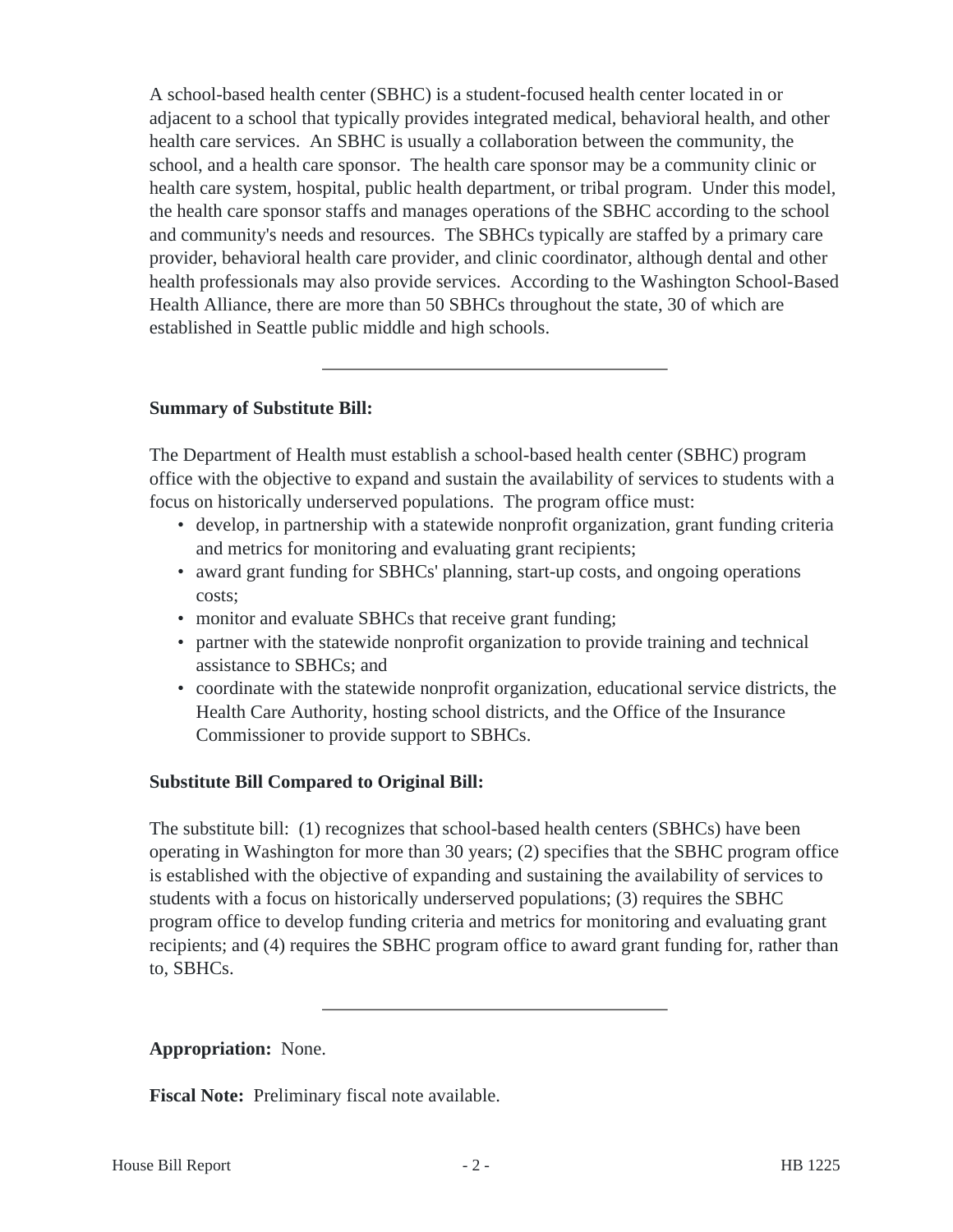**Effective Date of Substitute Bill:** The bill takes effect 90 days after adjournment of the session in which the bill is passed.

# **Staff Summary of Public Testimony:**

(In support) School-based health centers (SBHCs) have operated in Washington for more than 30 years and are located in more than 20 school districts across the state. Funding and support are critical to establishing and sustaining SBHCs, especially during their first few years of operation. This bill awards grant funding to school districts considering SBHCs as an option to provide affordable and accessible health care to students.

School-based health centers are important for screening and treating COVID-19 symptoms and curbing the spread of the disease as more students return to in-person instruction. School-based health centers are beneficial to students and families in school districts that are geographically isolated from health care providers. Students who struggle to access health care due to lack of transportation or inability to pay are forced to take days off from school to travel to distant providers. These barriers to access are more acute in communities of color. Students from communities that have been historically underserved and disproportionately impacted deserve equitable access to health care. School-based health centers give all students convenient access to health care providers.

High school students in particular may benefit from SBHCs that provide reliable access to mental and behavioral health services. Rates of anxiety, depression, and suicide in youth have been rapidly increasing statewide. That trend has been further exacerbated by the ongoing pandemic. Students should be able to access a trusted counselor or other mental and behavioral health professionals for immediate support and services.

(Opposed) School districts should maintain the discretion to decide whether to establish SBHCs. This bill takes away local control and gives the Department of Health (DOH) too much decision-making authority. It is unclear why nonprofit organizations need to be involved in establishing or supporting SBHCs. The DOH's process for awarding grants should take place in a subcommittee where there will be full transparency and opportunities for public comments. School districts should have final decision-making authority and be able to turn down grant funding without any ramifications.

Families should be in charge of their children's health care. School-based health centers cannot take the place of existing providers that families already trust to administer care to their children. Some families do not want allopathic physicians as their children's primary care providers. School-based health centers push allopathic-only providers, which conflicts with some families' values and preferred medical paradigms. School-based health centers take advantage of the lack of parental oversight and administer services without parental involvement or knowledge, especially with regard to students that are 13 years of age or older who can consent to treatment without a parent.